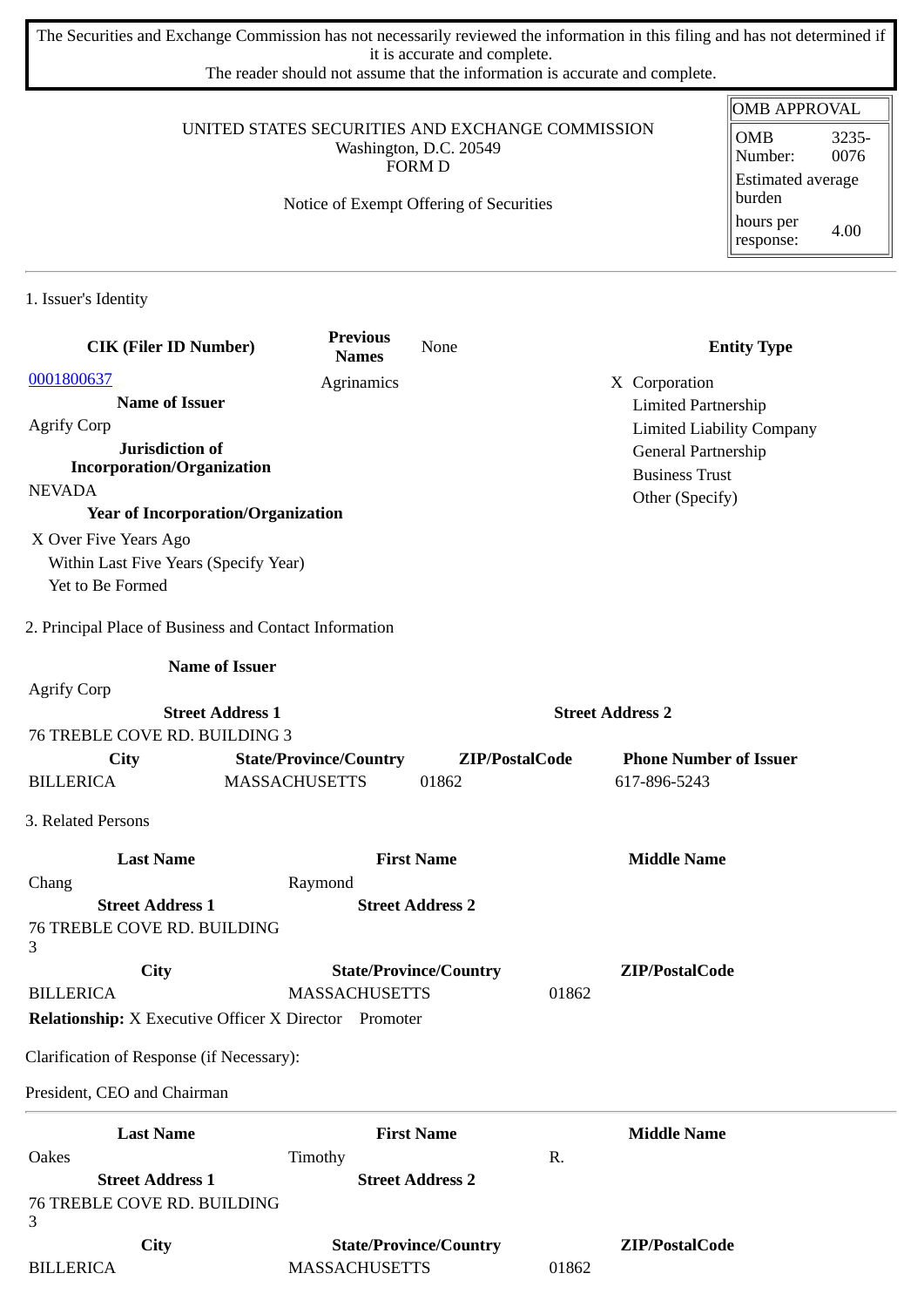# **Relationship:** X Executive Officer Director Promoter Clarification of Response (if Necessary): Chief Financial Officer **Last Name First Name Middle Name** Massie Thomas **Street Address 1 Street Address 2** 76 TREBLE COVE RD. BUILDING 3 **City State/Province/Country ZIP/PostalCode** BILLERICA MASSACHUSETTS 01862 **Relationship:** X Executive Officer X Director Promoter Clarification of Response (if Necessary): President and Chief Operating Officer **Last Name First Name Middle Name** Hua Guichao **Street Address 1 Street Address 2** 76 TREBLE COVE RD. BUILDING 3 **City State/Province/Country ZIP/PostalCode** BILLERICA MASSACHUSETTS 01862 **Relationship:** Executive Officer X Director Promoter Clarification of Response (if Necessary): **Last Name First Name Middle Name** Varier Krishnan **Street Address 1 Street Address 2** 76 TREBLE COVE RD. BUILDING 3 **City State/Province/Country ZIP/PostalCode** BILLERICA MASSACHUSETTS 01862 **Relationship:** Executive Officer X Director Promoter Clarification of Response (if Necessary): **Last Name First Name Middle Name** Mahoney Timothy **Street Address 1 Street Address 2** 76 TREBLE COVE RD. BUILDING 3 **City State/Province/Country ZIP/PostalCode** BILLERICA MASSACHUSETTS 01862 **Relationship:** Executive Officer X Director Promoter Clarification of Response (if Necessary): **Last Name First Name Middle Name** Sokolow Leonard **Street Address 1 Street Address 2** 76 TREBLE COVE RD. BUILDING 3 **City State/Province/Country ZIP/PostalCode**

| ⊾ltv             | State/Province/Country |       | ZIP/Postal |
|------------------|------------------------|-------|------------|
| <b>BILLERICA</b> | <b>MASSACHUSETTS</b>   | 01862 |            |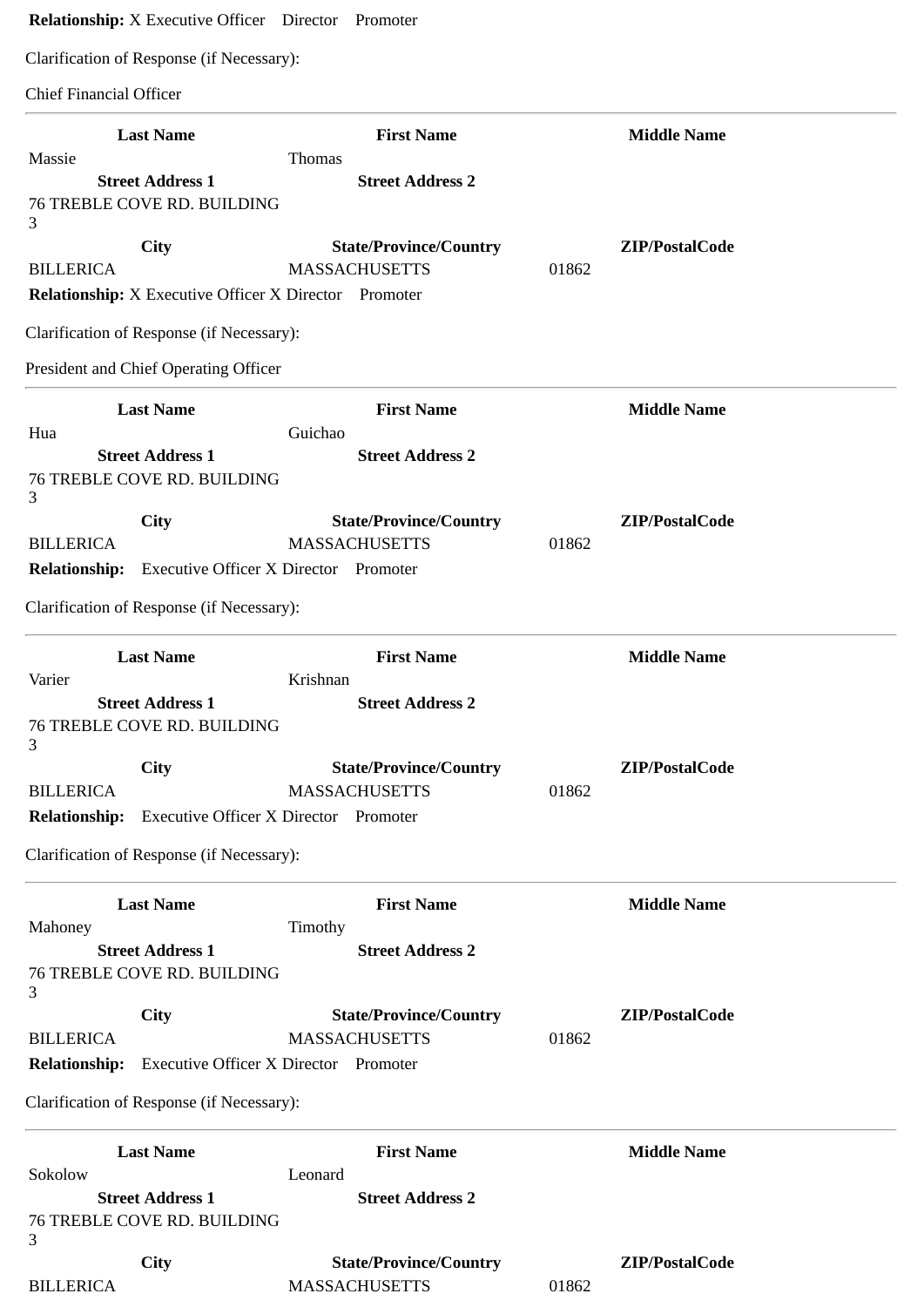**Relationship:** Executive Officer X Director Promoter

Clarification of Response (if Necessary):

|                      | <b>Last Name</b>                          | <b>First Name</b>             |       | <b>Middle Name</b> |
|----------------------|-------------------------------------------|-------------------------------|-------|--------------------|
| Wilcox               |                                           | Stuart                        |       |                    |
|                      | <b>Street Address 1</b>                   | <b>Street Address 2</b>       |       |                    |
|                      | 76 TREBLE COVE RD. BUILDING               |                               |       |                    |
| 3                    |                                           |                               |       |                    |
|                      | City                                      | <b>State/Province/Country</b> |       | ZIP/PostalCode     |
| <b>BILLERICA</b>     |                                           | <b>MASSACHUSETTS</b>          | 01862 |                    |
| <b>Relationship:</b> | <b>Executive Officer X Director</b>       | Promoter                      |       |                    |
|                      | Clarification of Response (if Necessary): |                               |       |                    |

## 4. Industry Group

| Agriculture                                                |                | <b>Health Care</b>           | Retailing                              |
|------------------------------------------------------------|----------------|------------------------------|----------------------------------------|
| <b>Banking &amp; Financial Services</b>                    |                | Biotechnology                | Restaurants                            |
| <b>Commercial Banking</b>                                  |                | <b>Health Insurance</b>      | Technology                             |
| Insurance                                                  |                | Hospitals & Physicians       | Computers                              |
| Investing<br><b>Investment Banking</b>                     |                | Pharmaceuticals              | Telecommunications                     |
| Pooled Investment Fund                                     |                | <b>Other Health Care</b>     | Other Technology                       |
| Is the issuer registered as<br>an investment company under |                | Manufacturing                | <b>Travel</b>                          |
| the Investment Company                                     |                | <b>Real Estate</b>           | Airlines & Airports                    |
| Act of 1940?                                               |                | Commercial                   | Lodging & Conventions                  |
| Yes                                                        | N <sub>0</sub> | Construction                 | Tourism & Travel Services              |
| Other Banking & Financial Services                         |                | <b>REITS &amp; Finance</b>   | Other Travel                           |
| <b>Business Services</b>                                   |                | Residential                  | X Other                                |
| Energy                                                     |                | <b>Other Real Estate</b>     |                                        |
| Coal Mining                                                |                |                              |                                        |
| <b>Electric Utilities</b>                                  |                |                              |                                        |
| <b>Energy Conservation</b>                                 |                |                              |                                        |
| <b>Environmental Services</b>                              |                |                              |                                        |
| Oil & Gas                                                  |                |                              |                                        |
| <b>Other Energy</b>                                        |                |                              |                                        |
| 5. Issuer Size                                             |                |                              |                                        |
| <b>Revenue Range</b>                                       | <b>OR</b>      |                              | <b>Aggregate Net Asset Value Range</b> |
| No Revenues                                                |                | No Aggregate Net Asset Value |                                        |
| $$1 - $1,000,000$                                          |                | $$1 - $5,000,000$            |                                        |
| $$1,000,001 - $5,000,000$                                  |                | \$5,000,001 - \$25,000,000   |                                        |
| $$5,000,001 -$<br>\$25,000,000                             |                | \$25,000,001 - \$50,000,000  |                                        |
| \$25,000,001 -<br>\$100,000,000                            |                | \$50,000,001 - \$100,000,000 |                                        |
| Over \$100,000,000                                         |                | Over \$100,000,000           |                                        |
| X Decline to Disclose                                      |                | Decline to Disclose          |                                        |
| Not Applicable                                             |                | Not Applicable               |                                        |

6. Federal Exemption(s) and Exclusion(s) Claimed (select all that apply)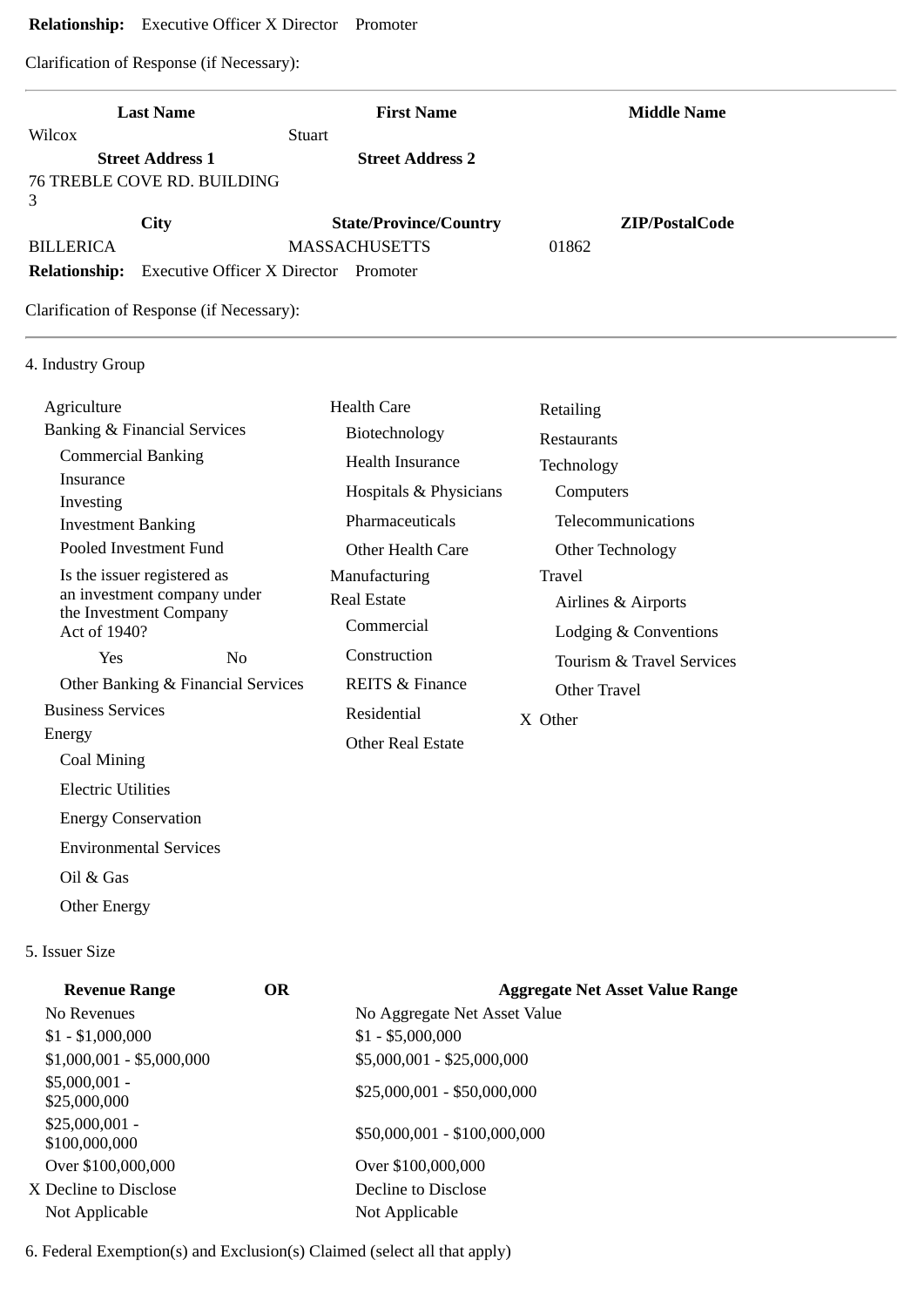| Rule $504(b)(1)$ (not (i), (ii) or (iii))                                                                                              |                         |                        | <b>Investment Company Act Section 3(c)</b> |        |            |
|----------------------------------------------------------------------------------------------------------------------------------------|-------------------------|------------------------|--------------------------------------------|--------|------------|
| Rule 504 (b) $(1)(i)$                                                                                                                  | Section $3(c)(1)$       |                        | Section $3(c)(9)$                          |        |            |
| Rule 504 (b)(1)(ii)                                                                                                                    | Section $3(c)(2)$       |                        | Section $3(c)(10)$                         |        |            |
| Rule 504 (b)(1)(iii)<br>$X$ Rule 506(b)                                                                                                | Section $3(c)(3)$       |                        | Section $3(c)(11)$                         |        |            |
| Rule $506(c)$                                                                                                                          | Section $3(c)(4)$       |                        | Section $3(c)(12)$                         |        |            |
| Securities Act Section 4(a)(5)                                                                                                         | Section $3(c)(5)$       |                        | Section $3(c)(13)$                         |        |            |
|                                                                                                                                        | Section $3(c)(6)$       |                        | Section $3(c)(14)$                         |        |            |
|                                                                                                                                        | Section $3(c)(7)$       |                        |                                            |        |            |
| 7. Type of Filing                                                                                                                      |                         |                        |                                            |        |            |
|                                                                                                                                        |                         |                        |                                            |        |            |
| X New Notice Date of First Sale 2022-01-25<br>Amendment                                                                                | First Sale Yet to Occur |                        |                                            |        |            |
| 8. Duration of Offering                                                                                                                |                         |                        |                                            |        |            |
| Does the Issuer intend this offering to last more than one year?                                                                       |                         | Yes X No               |                                            |        |            |
| 9. Type(s) of Securities Offered (select all that apply)                                                                               |                         |                        |                                            |        |            |
| X Equity                                                                                                                               |                         |                        | Pooled Investment Fund Interests           |        |            |
| Debt                                                                                                                                   |                         |                        | Tenant-in-Common Securities                |        |            |
| X Option, Warrant or Other Right to Acquire Another Security<br>X Security to be Acquired Upon Exercise of Option, Warrant or          |                         |                        | <b>Mineral Property Securities</b>         |        |            |
| Other Right to Acquire Security                                                                                                        |                         | Other (describe)       |                                            |        |            |
| 10. Business Combination Transaction                                                                                                   |                         |                        |                                            |        |            |
| Is this offering being made in connection with a business combination transaction, such<br>as a merger, acquisition or exchange offer? |                         |                        | Yes X No                                   |        |            |
| Clarification of Response (if Necessary):                                                                                              |                         |                        |                                            |        |            |
| 11. Minimum Investment                                                                                                                 |                         |                        |                                            |        |            |
| Minimum investment accepted from any outside investor \$0 USD                                                                          |                         |                        |                                            |        |            |
| 12. Sales Compensation                                                                                                                 |                         |                        |                                            |        |            |
| Recipient                                                                                                                              |                         | Recipient CRD Number   | None                                       |        |            |
| Craig-Hallum Capital Group LLC                                                                                                         | 121395                  |                        |                                            |        |            |
| (Associated) Broker or Dealer X None                                                                                                   | Number                  |                        | (Associated) Broker or Dealer CRD          | X None |            |
| None                                                                                                                                   | None                    |                        |                                            |        |            |
| <b>Street Address 1</b>                                                                                                                |                         |                        | <b>Street Address 2</b>                    |        |            |
| 222 S. NINTH STREET                                                                                                                    | <b>SUITE 350</b>        |                        |                                            |        | ZIP/Postal |
| City                                                                                                                                   |                         | State/Province/Country |                                            |        | Code       |
| <b>MINNEAPOLIS</b>                                                                                                                     | <b>MINNESOTA</b>        |                        |                                            |        | 55402      |
| State(s) of Solicitation (select all that apply)<br>All<br>Check "All States" or check individual<br><b>States</b><br><b>States</b>    |                         | Foreign/non-US         |                                            |        |            |
| <b>CALIFORNIA</b>                                                                                                                      |                         |                        |                                            |        |            |
| <b>GEORGIA</b>                                                                                                                         |                         |                        |                                            |        |            |
| <b>MASSACHUSETTS</b><br><b>NEW JERSEY</b>                                                                                              |                         |                        |                                            |        |            |

**NEW YORK**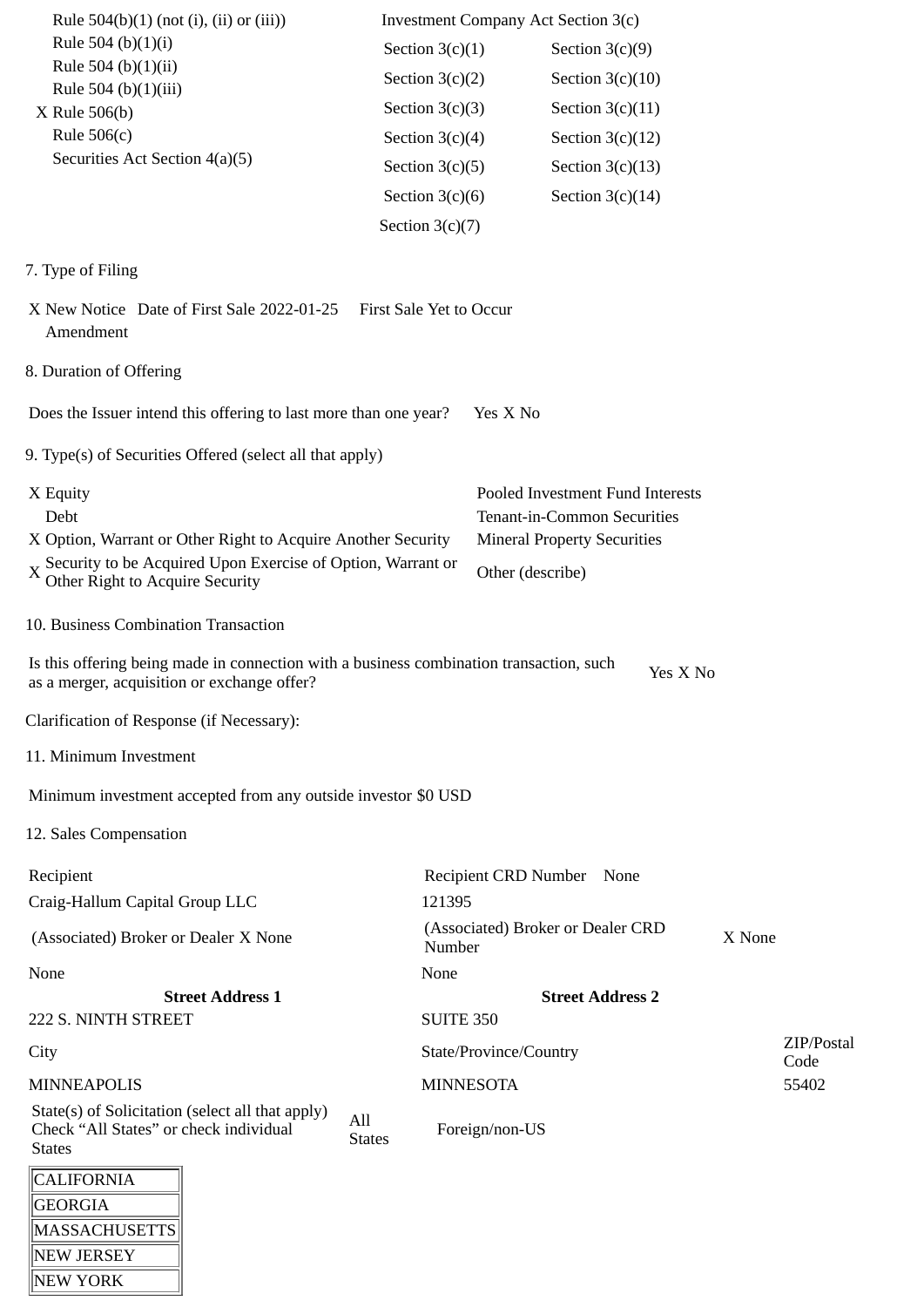13. Offering and Sales Amounts

| <b>Total Offering Amount</b> | \$27,350,000 USD or Indefinite |                       |
|------------------------------|--------------------------------|-----------------------|
| <b>Total Amount Sold</b>     | \$27,350,000 USD               |                       |
| Total Remaining to be Sold   |                                | \$0 USD or Indefinite |

Clarification of Response (if Necessary):

The common stock and warrants sold for a combined purchase price of \$6.80. Amount excludes any proceeds from a cash exercise of warrants.

#### 14. Investors

Select if securities in the offering have been or may be sold to persons who do not qualify as accredited investors, and enter the number of such non-accredited investors who already have invested in the offering. Regardless of whether securities in the offering have been or may be sold to persons who do not qualify as accredited investors, enter the total number of investors who already have invested in the offering:

|  |  | 15. Sales Commissions & Finder's Fees Expenses |  |  |  |  |
|--|--|------------------------------------------------|--|--|--|--|
|--|--|------------------------------------------------|--|--|--|--|

Provide separately the amounts of sales commissions and finders fees expenses, if any. If the amount of an expenditure is not known, provide an estimate and check the box next to the amount.

6

| <b>Sales Commissions</b> | \$1,500,000 USD Estimate |  |
|--------------------------|--------------------------|--|
| Finders' Fees            | \$0 USD Estimate         |  |

Clarification of Response (if Necessary):

#### 16. Use of Proceeds

Provide the amount of the gross proceeds of the offering that has been or is proposed to be used for payments to any of the persons required to be named as executive officers, directors or promoters in response to Item 3 above. If the amount is unknown, provide an estimate and check the box next to the amount.

#### \$0 USD Estimate

Clarification of Response (if Necessary):

Some of the proceeds may be used for working capital and other general corporate purposes, which may include the payment of salaries and other fees to those listed in Item 3.

#### Signature and Submission

Please verify the information you have entered and review the Terms of Submission below before signing and clicking SUBMIT below to file this notice.

#### Terms of Submission

In submitting this notice, each issuer named above is:

- Notifying the SEC and/or each State in which this notice is filed of the offering of securities described and undertaking to furnish them, upon written request, in the accordance with applicable law, the information furnished to offerees.\*
- Irrevocably appointing each of the Secretary of the SEC and, the Securities Administrator or other legally designated officer of the State in which the issuer maintains its principal place of business and any State in which this notice is filed, as its agents for service of process, and agreeing that these persons may accept service on its behalf, of any notice, process or pleading, and further agreeing that such service may be made by registered or certified mail, in any Federal or state action, administrative proceeding, or arbitration brought against the issuer in any place subject to the jurisdiction of the United States, if the action, proceeding or arbitration (a) arises out of any activity in connection with the offering of securities that is the subject of this notice, and (b) is founded, directly or indirectly, upon the provisions of: (i) the Securities Act of 1933, the Securities Exchange Act of 1934, the Trust Indenture Act of 1939, the Investment Company Act of 1940, or the Investment Advisers Act of 1940, or any rule or regulation under any of these statutes, or (ii) the laws of the State in which the issuer maintains its principal place of business or any State in which this notice is filed.